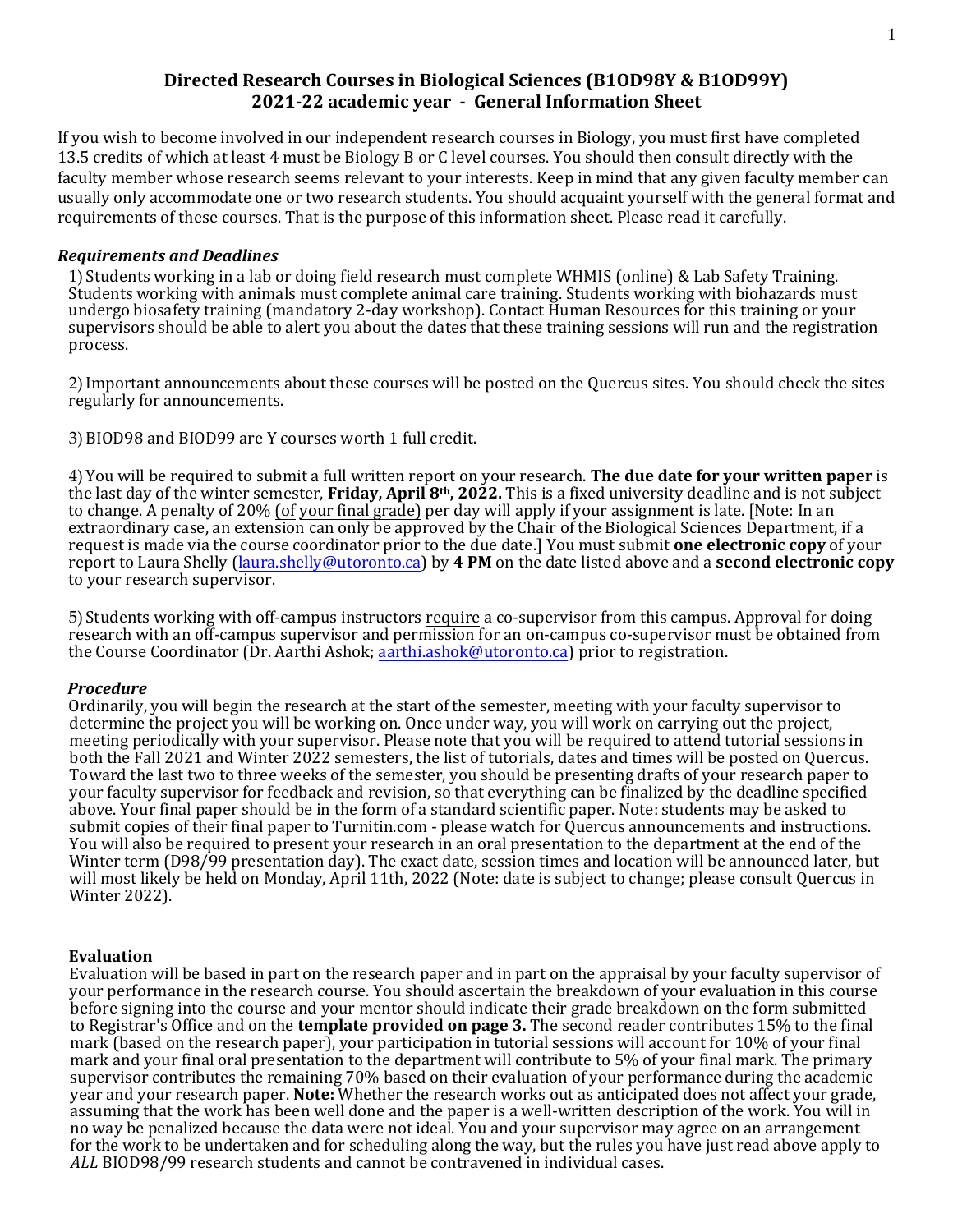# **Department of Biological Sciences: Directed Research Permission Form (BIOD98Y & BIOD99Y) 2021-22 academic year**

Students wishing to enroll in an independent directed research course (BIOD98Y or BIOD99Y) must read and follow these instructions carefully. In addition, please note the prerequisites and/or exclusions associated with each of these courses.

- 1) Read the General Information Sheet (first page of this document).
- 2) Forward an electronic copy of your academic history from ACORN and meet with your potential faculty supervisor virtually to discuss the proposed research you would do and the method of assessment of your performance. If your proposed supervisor is not a member of the UTSC faculty you must also find a cosupervisor in that discipline at UTSC. Approval for doing research with an off-campus supervisor and the co-supervisor must be given by the Course Coordinator (Dr. Ashok) prior to enrollment.
- 3) Fill in the Directed Research Permission form (this form) and th[e Registrar's Supervised](https://www.utsc.utoronto.ca/biosci/sites/utsc.utoronto.ca.biosci/files/u26/Supervised%20Study%20Form_0.pdf) Study form with your supervisor. Please ask your supervisor to digitally initial your academic history. Arrange for cosupervision if necessary (see point 2 above for clarification).
- 4) Send the completed form listed above and initialed academic [history to](mailto:chris.armstrong@utoronto.ca) Laura Shelly once you have obtained the necessary approval. E-mail: laura.shelly@utoronto.ca

After all forms have been completed, signed and sent to Laura, your course status on ACORN will change from interim (INT) to approved (APP). Unless the SUPERVISED STUDY form you present carries the proper endorsement, your enrolment in the course on ACORN will not be valid.

|                                      | Student #: _____________________                                                                                                                                                           |
|--------------------------------------|--------------------------------------------------------------------------------------------------------------------------------------------------------------------------------------------|
|                                      |                                                                                                                                                                                            |
| Course # & Session: ________________ |                                                                                                                                                                                            |
|                                      |                                                                                                                                                                                            |
|                                      | *Please append a student copy of your transcript (from ACORN). Each page of your transcript must<br>be signed by your supervisor (and co-supervisor in the case of an off-campus project). |
|                                      |                                                                                                                                                                                            |
|                                      |                                                                                                                                                                                            |
|                                      |                                                                                                                                                                                            |
|                                      |                                                                                                                                                                                            |
| (if applicable, see above)           |                                                                                                                                                                                            |